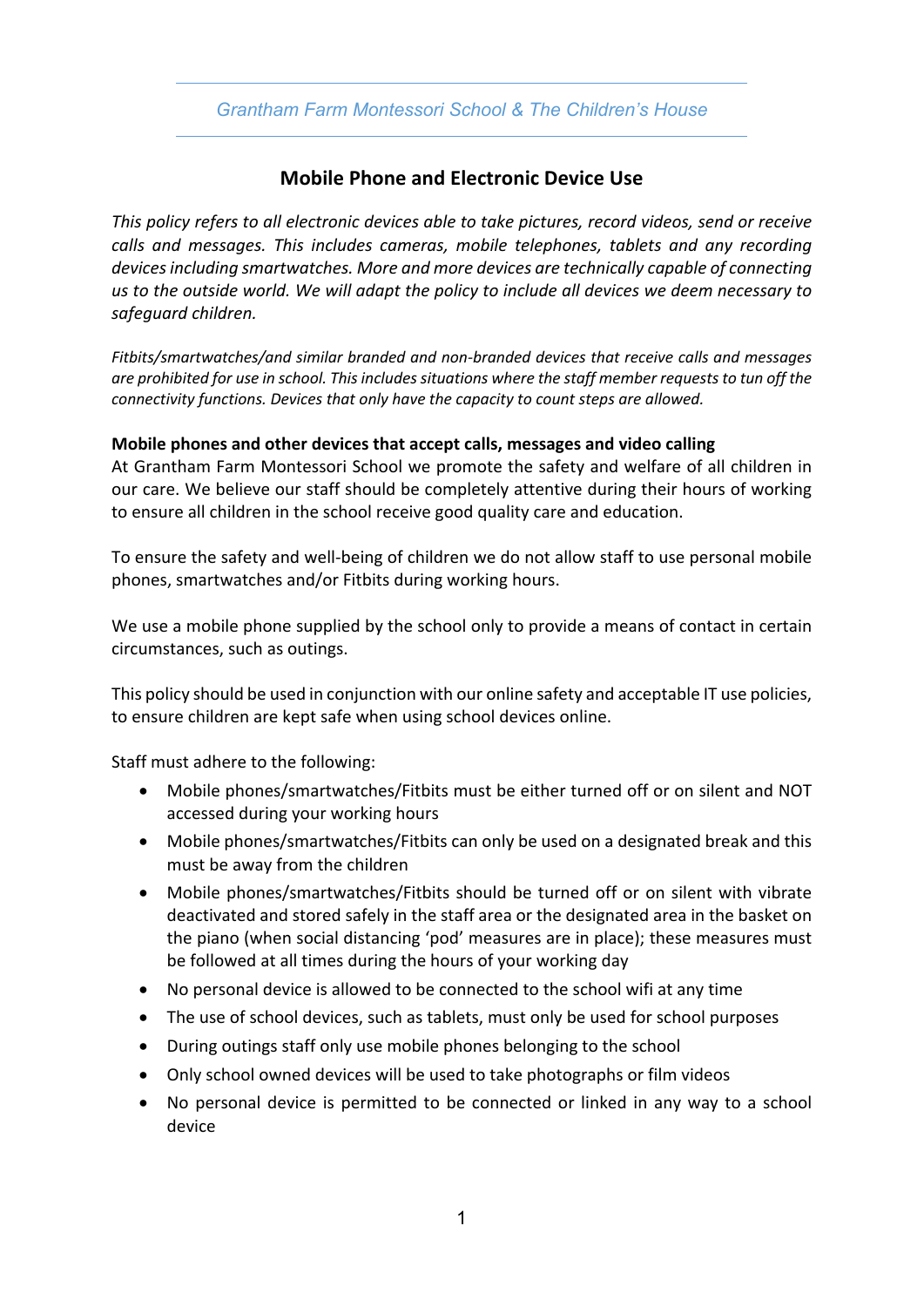- The school devices will not have any social media or messaging apps on them other than one designated iPad which is used to update the school Facebook page and school Instagram page
- Any apps downloaded onto a school device must be done only by Emma Wetherley or Lucy Parkinson Gadd. This will ensure only age and content appropriate apps are accessible to the staff, or children using them
- Passwords/passcodes for school devices must not be shared or written down and may only be changed by Emma Wetherley or Lucy Parkinson Gadd. Passwords/passcodes will be changed regularly to maintain security
- When it is necessary to take home a school device, the person taking the device home must ensure it is securely stored and not accessed by any other individual. All devices must be returned to school as soon as is practicably possible

### **Parents' and visitors' use of mobile phones and smartwatches**

Parents are kindly asked to refrain from using their mobile telephones whilst in the school or when collecting or dropping off their children. We will ask any parents using their phone inside the school premises to finish the call or take the call outside. We do this to ensure all children are safeguarded and the time for dropping off and picking up is a quality handover opportunity where we can share details about your child.

Parents are requested not to allow their child to wear or bring in devices that may take photographs or record videos or voices. This includes smart watches with these capabilities, such as Vtech. This ensures all children are safeguarded and also protects their property as it may get damaged or misplaced at the school.

#### **Visitors' use of mobile phones and smartwatches**

Visitors are not permitted to use their mobile phones or smart watches whilst at school and are asked to leave them in a safe secure place on top of the microwave in the kitchen for the duration of their visit.

#### **Photographs and videos**

At Grantham Farm Montessori School we recognise that photographs and video recordings play a part in the life of the school. We ensure that any photographs or recordings taken of children in our school are only done with prior written permission from each child's parent and only share photos with parents in a secure manner. We will obtain this permission when each child is registered and update it on a regular basis to ensure that this permission is still valid.

We ask for individual permissions for photographs and video recordings for a range of purposes including: use in the child's My Montessori Child learning journey, for display purposes, for promotion materials including our school website, Facebook, Instagram and the local press. We ensure parents understand that where their child is photographed on another child's My Montessori Child photograph, but not as the primary person, that this photograph may be used in another child's learning journey. Photographs and videos will not be taken in areas where intimate care routines are carried out.